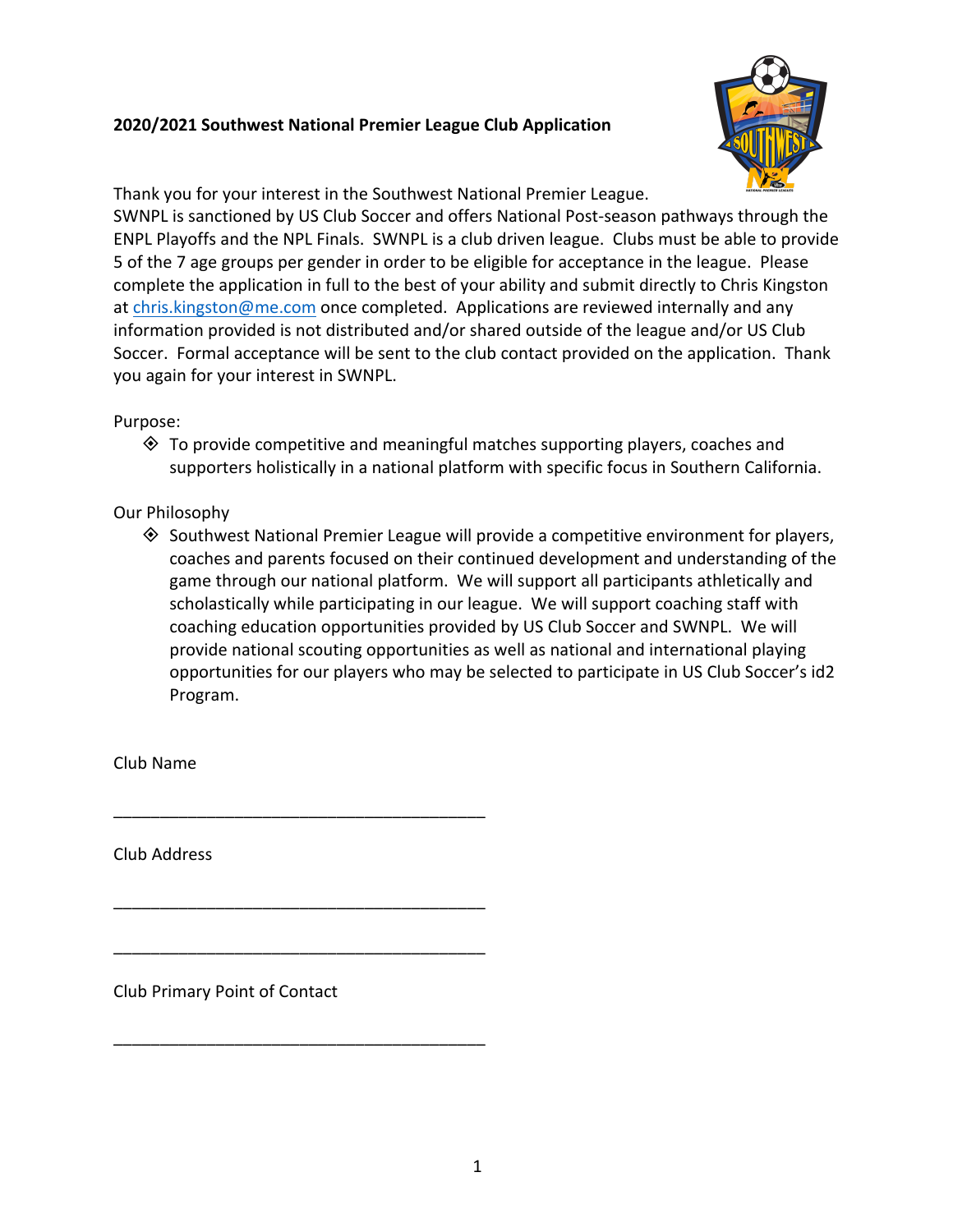Club Primary Point of Contact Role/Title

Club Primary Point of Contact Phone Number and Email

\_\_\_\_\_\_\_\_\_\_\_\_\_\_\_\_\_\_\_\_\_\_\_\_\_\_\_\_\_\_\_\_\_\_\_\_\_\_\_\_

\_\_\_\_\_\_\_\_\_\_\_\_\_\_\_\_\_\_\_\_\_\_\_\_\_\_\_\_\_\_\_\_\_\_\_\_\_\_\_\_

\_\_\_\_\_\_\_\_\_\_\_\_\_\_\_\_\_\_\_\_\_\_\_\_\_\_\_\_\_\_\_\_\_\_\_\_\_\_\_\_

\_\_\_\_\_\_\_\_\_\_\_\_\_\_\_\_\_\_\_\_\_\_\_\_\_\_\_\_\_\_\_\_\_\_\_\_\_\_\_\_

\_\_\_\_\_\_\_\_\_\_\_\_\_\_\_\_\_\_\_\_\_\_\_\_\_\_\_\_\_\_\_\_\_\_\_\_\_\_\_

\_\_\_\_\_\_\_\_\_\_\_\_\_\_\_\_\_\_\_\_\_\_\_\_\_\_\_\_\_\_\_\_\_\_\_\_\_\_\_

\_\_\_\_\_\_\_\_\_\_\_\_\_\_\_\_\_\_\_\_\_\_\_\_\_\_\_\_\_\_\_\_\_\_\_\_\_\_\_

\_\_\_\_\_\_\_\_\_\_\_\_\_\_\_\_\_\_\_\_\_\_\_\_\_\_\_\_\_\_\_\_\_\_\_\_\_\_\_

Website

Gender applying for SWNPL

\_\_\_\_\_\_ Boys \_\_\_\_\_\_ Girls **\_\_\_\_\_\_\_** Both Boys and Girls

Current Leagues your club is participating in and highest level (i.e. SCDSL Tier 1, CSL Premier)

Number of Boys Teams: \_\_\_\_\_\_\_\_\_\_\_

Youngest Boys Age Group your club offers: \_\_\_\_\_\_\_\_\_\_\_\_

Oldest Boys Age Group your club offers:

| Number of Girls Teams: |  |  |  |
|------------------------|--|--|--|
|------------------------|--|--|--|

Youngest Girls Age Group your club offers: \_\_\_\_\_\_\_

Oldest Girls Age Group your club offers: \_\_\_\_\_\_\_\_\_\_\_\_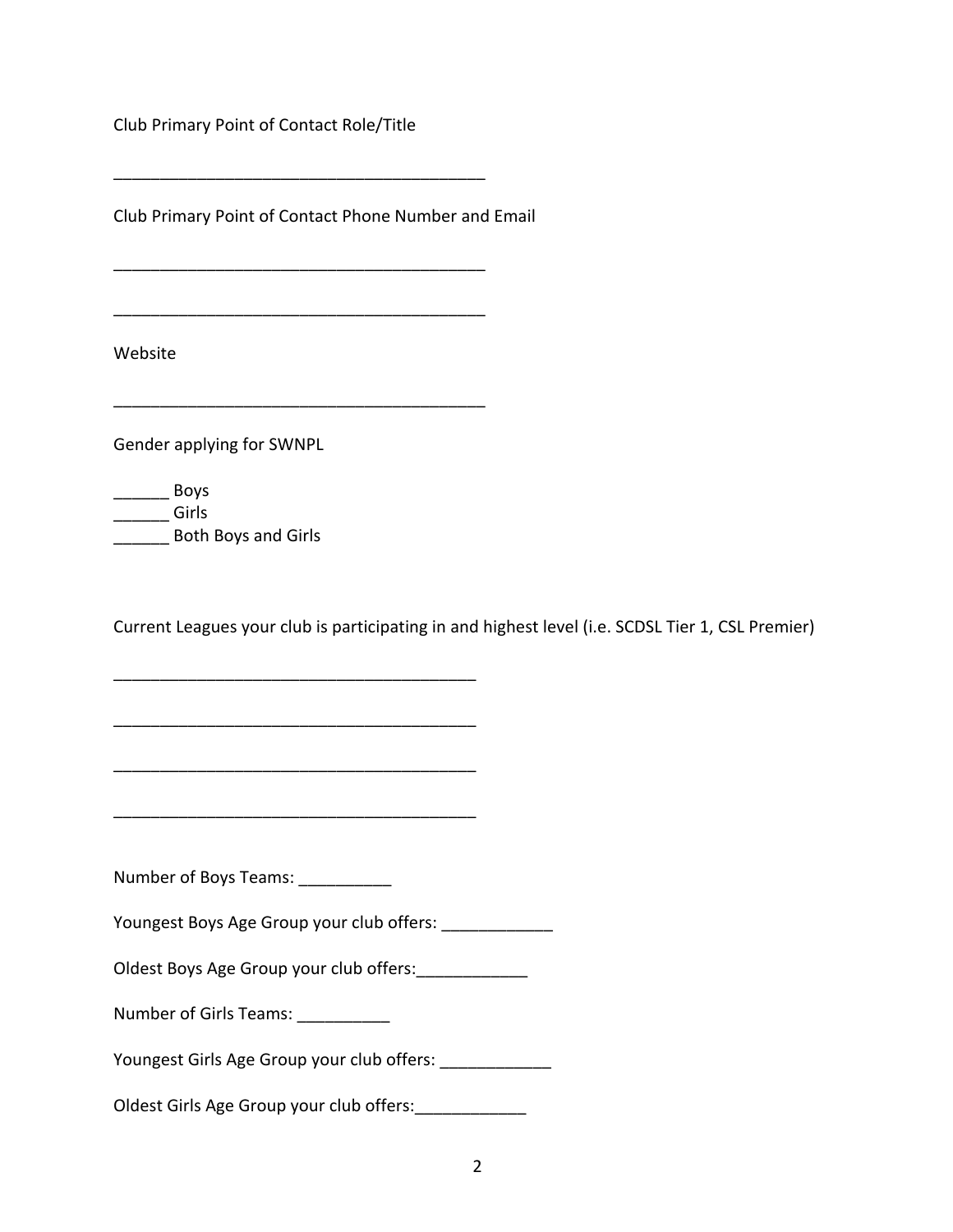Please list the number of players and coaches your club has associated with these age groups. Please use your 2019/2020 team, player and staff numbers to complete the table below.

| Gender/Age  | Number of | Number of | Number of Full | Number of Part-     |
|-------------|-----------|-----------|----------------|---------------------|
| Group       | Players   | Teams     | Time Coaches   | <b>Time Coaches</b> |
| <b>BU12</b> |           |           |                |                     |
| <b>BU13</b> |           |           |                |                     |
| <b>BU14</b> |           |           |                |                     |
| <b>BU15</b> |           |           |                |                     |
| <b>BU16</b> |           |           |                |                     |
| <b>BU17</b> |           |           |                |                     |
| <b>BU19</b> |           |           |                |                     |
| <b>GU12</b> |           |           |                |                     |
| <b>GU13</b> |           |           |                |                     |
| <b>GU14</b> |           |           |                |                     |
| <b>GU15</b> |           |           |                |                     |
| <b>GU16</b> |           |           |                |                     |
| <b>GU17</b> |           |           |                |                     |
| <b>GU19</b> |           |           |                |                     |

Does your club have any interest in the SW Pre NPL Program (Under 9, Under 10 and Under 11 age group programming)? \_\_\_\_\_\_\_\_\_\_\_\_\_\_\_\_\_

Please list any players who have attended a US Soccer Youth National Training Center (USYNTC), participated in an Olympic Development Program (ODP) session or camp and/or a US Club Soccer id2/PDP training. Please list the players below.

| Name | Birthyear | Position (number) | <b>Training Center attended</b><br>& year of attendance |
|------|-----------|-------------------|---------------------------------------------------------|
|      |           |                   |                                                         |
|      |           |                   |                                                         |
|      |           |                   |                                                         |
|      |           |                   |                                                         |
|      |           |                   |                                                         |
|      |           |                   |                                                         |
|      |           |                   |                                                         |
|      |           |                   |                                                         |
|      |           |                   |                                                         |
|      |           |                   |                                                         |
|      |           |                   |                                                         |
|      |           |                   |                                                         |
|      |           |                   |                                                         |